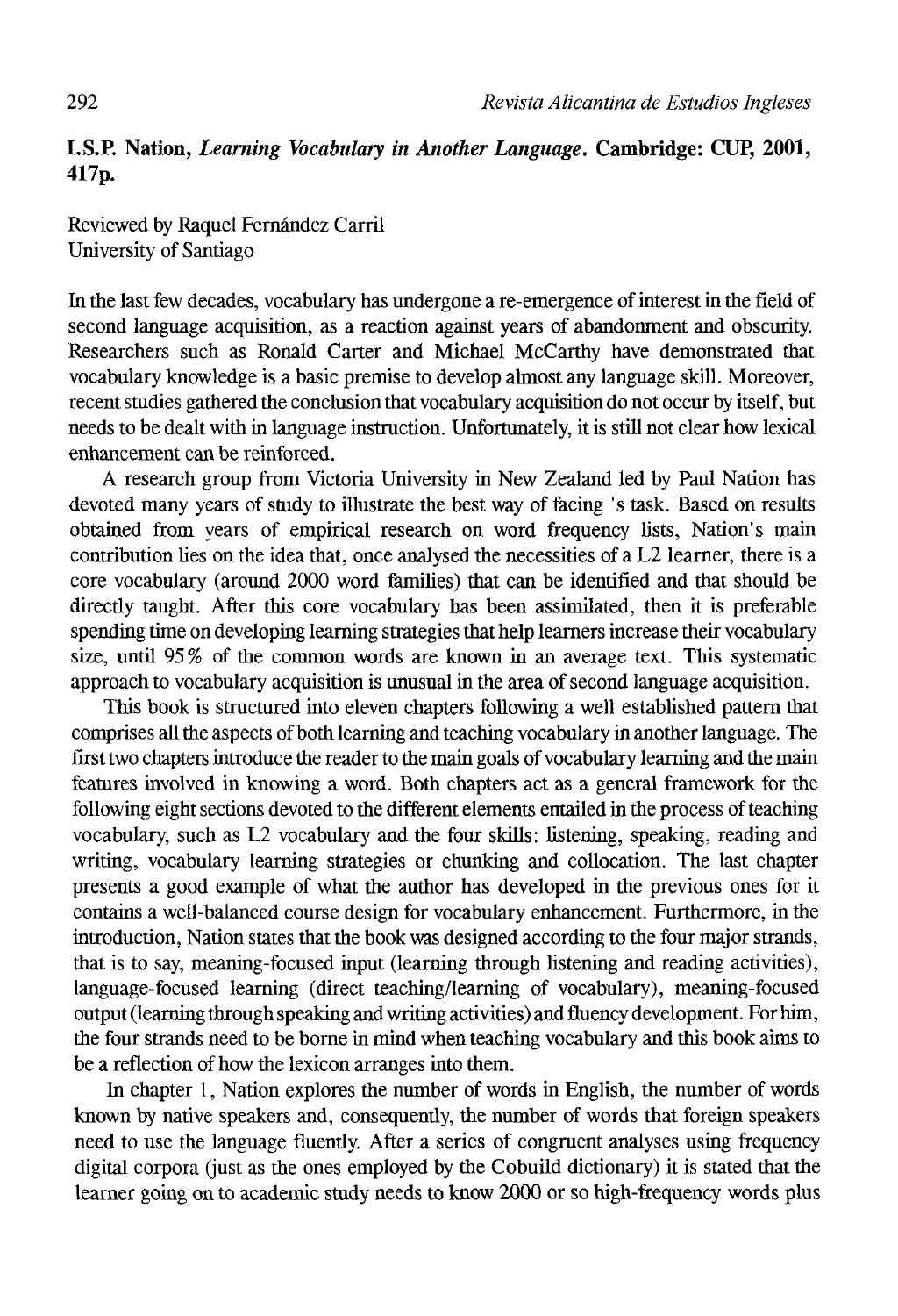# *Reviews* 293

around 15000 and 20000 technical and low-frequency elements. To cope with such a great amount of foreign vocabulary, it is argued that time should be spent on directly teaching these high-frequency words. However, it seems wiser to train learners in the use of vocabulary learning strategies when dealing with the low-frequency ones, instead of teaching each of them.

"Words are not isolated units of language.. .there are many things to know about any particular word" (p. 23): with this clear statement, Nation emphasises in chapter 2, the cumulative nature of word knowledge and the main aspects involved in it. He frames the difference between receptive and productive knowledge, meaning by receptive the perception of a word form while listening or reading and retrieving its meaning; whereas retrieving and producing the oral or written expression of an intended meaning would be productive knowledge. All of these aspects are extremely important and deserve the teachers' attention.

Then and according to his systematic way of working, Nation brings forward a complete set of activities designed for vocabulary learning to take place, taking into account learning goals and psychological conditions implied. Nation firmly believes that learners can greatly benefit from both the oral skills (listening/speaking) and reading and writing. Repetition is strongly encouraged throughout the activities. It is quite remarkable that the author is constantly making use of new technologies and so computer-assisted vocabulary learning is also presented as a profitable way of putting this theory into practice.'

Throughout the first five chapters, Nation' s point of view is extremely clear: he will not carry on with the secular dichotomy between direct and indirect teaching. He considers both and encourages teachers to make use of them without prejudices. Quite on the contrary, teachers can benefit from them depending on the concrete learning stage, as it is reflected in the series of brilliantly designed activities mentioned before.

Another point worth mentioning is the author's concern about tackling all the aspects of vocabulary learning. He does not present vocabulary as isolated items but as a unity conveying a message in the shape of a text, which has to be borne in mind when designing a vocabulary-teaching plan, based on Halliday's field, tenor and mode. Nation points out the relevance of academic vocabulary for learners with scientific and academic purposes and so he suggests the design of academic word lists and tests so as to learn them. In the case of technical vocabulary, that is full of low-frequency words, the author encourages the use of vocabulary learning strategies.

As stated before, his direct and clear style leads to concrete and unambiguous directions on how to cope with that apparently unapproachable task of facing foreign vocabulary. He insiste on the advantages of spending time on teaching high-frequency words, for they are a relatively small amount and may be used in almost every occasion. However, there are other words, the so-called low-frequency ones that are better learned by means of vocabulary learning strategies. Thus, in the three following chapters, "Vocabulary learning strategies and guessing form context", "Word study strategies" and "Chunking and collocation", those means of dealing with low-frequency words are brought forward.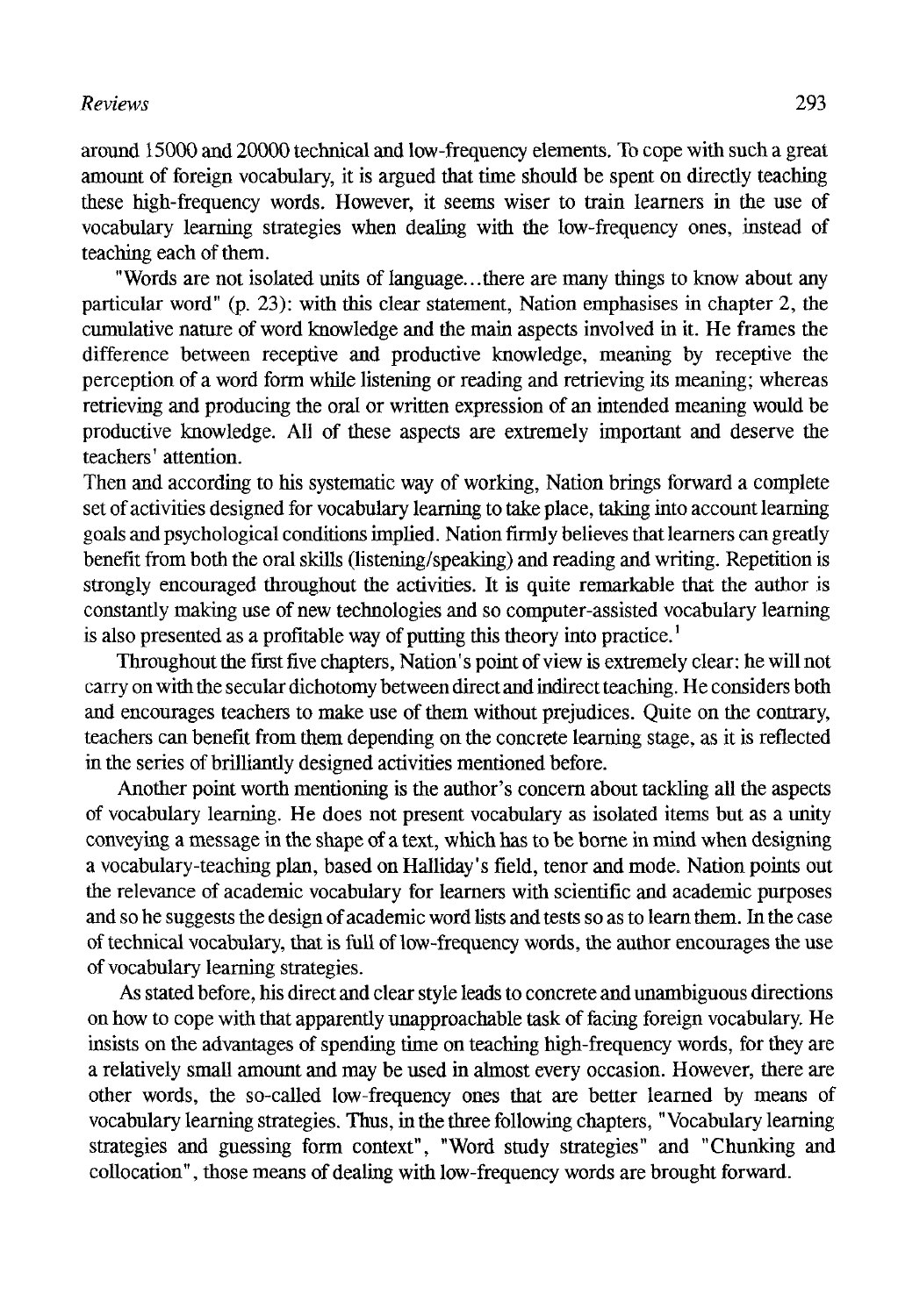Then, an extensive taxonomy of vocabulary leaming strategies based on Schmitt (1997) and Oxford (1990) is divided into three groups: (1) strategies employed in choosing what vocabulary is to be learned; (2) strategies used to find information about the word itself; and (3) strategies aimed at establishing words already known. Teachers are urged and guided to encourage and train learners in the use of the aforementioned strategies, by showing them several studies on learners' use of strategies and providing them with procedures to intégrate these strategies in their everyday course. Nation argües that in spite of having the drawbacks of incidental learning, i.e., one can never be certain if learners are correctly learning, guessing from context is the most powerful tool for increasing vocabulary and as such, it deserves time and effort for teaching and learning. He takes into account all the factors entailed in this complex strategy and he brilliantly suggests ways of approaching it, both for high and low frequency terms.

In opposition to those scholars who criticise the exploitation of decontextualised learning (Judd 1978; Anderson and Nagy, 1992), the author encourages the use of dictionaries and word cards, for they allow learners to focus on those aspects of word knowledge not easily covered by context learning and help learners control their own learning process. In the final chapter of this set, Nation points out frequent collocations as one of the main sources of native fluency of speech and as such, he insists on the convenience of spending time on learning them. Furthermore, some of them are highly frequent so they also deserve attention. The author goes on and brings forward ten criteria for classifying collocations and encourages teachers to train learners in chunking as the major means of analyses, providing a series of activities to practise that strategy. Nevertheless, one wonders whether due to space limitations Nation did not pay the expected attention to the best way of training learners in the use of these vocabulary learning strategies.

The last part of the book deals with one of the most important steps of teaching vocabulary: that of evaluation. Nation argües that there is not single "best vocabulary test" buta wide range of vocabulary test, formats according to: (a) the purpose of the test; (b) the kind of knowledge it will measure; and (c) the various aspects comprised in knowing a word and the conditions under which it will be administered (including multiple-choice, translation, context embedding and so on).

Finally, one of the most striking features of this book lies in the fact that it is not only a theoretical view about teaching and learning vocabulary but it also contains a clear exempliñcation of all the issues tackled throughout the whole book. It shows how to design a language teaching course focusing on vocabulary taking into account the elements mentioned in the previous chapters. Nation's ultímate goal is clearly that of any teacher: turning students into autonomous learners, taking control over their own learning process.

Despite the fact that much has to be done to improve both teaching and learning vocabulary, Learning vocabulary in another language provides a great contribution to this field of applied linguistics from which teachers and learners of second and foreign languages can obviously benefit. The clarity and directness of expression which characterise this volume are predictable considering that the author is an experienced researcher aiming